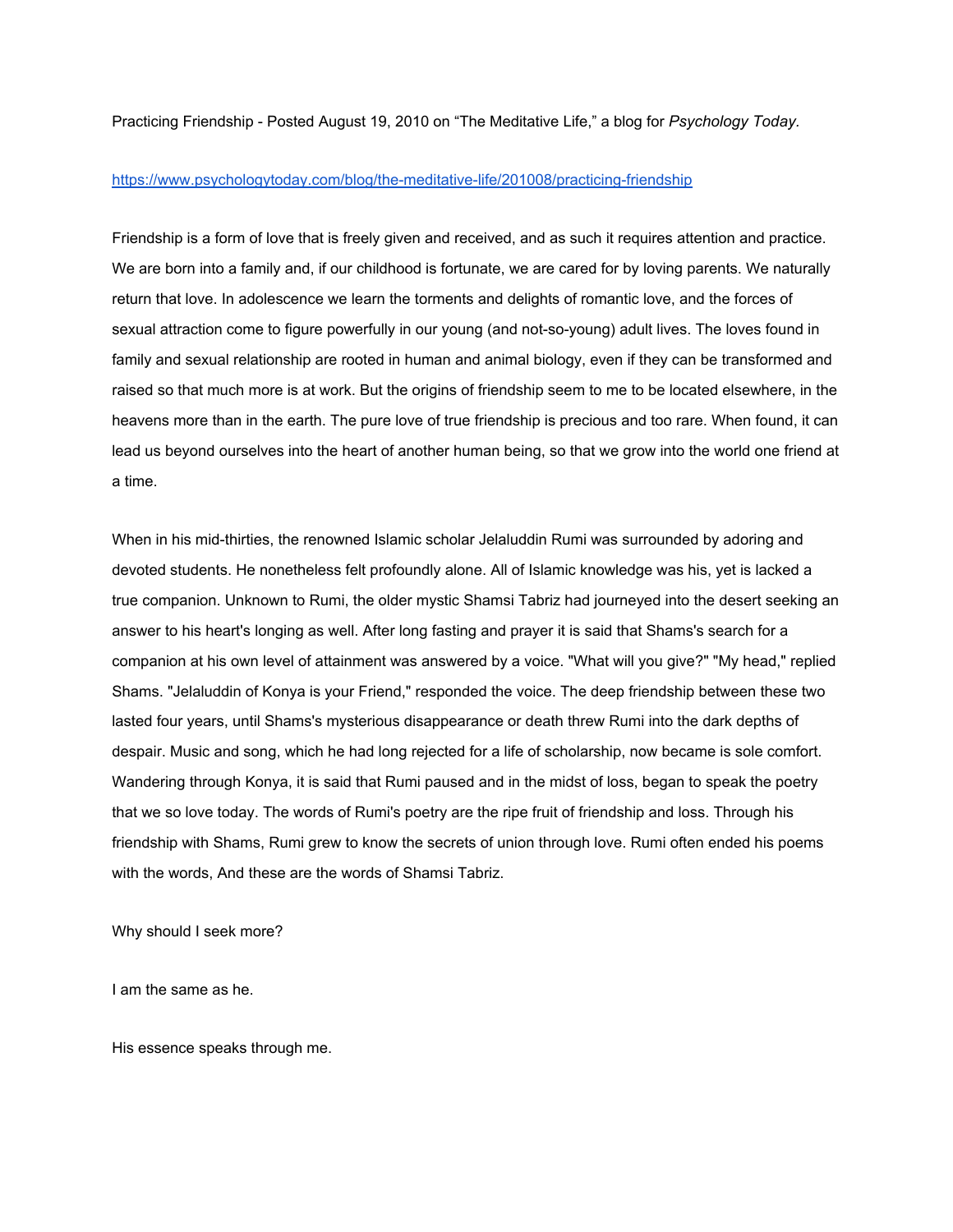I have been looking for myself.

Friendships, whatever their origins, require faithfulness and practice. At first we may not see friendship as part of the meditative life, but I would like to suggest that the practice of friendship is one of our most important contemplative exercises. I would go so far as to say that all preceding practices are but a preparation for the practice of friendship. Recall the lines of Rilke, "For one being to love another, that is perhaps the most difficult of all our tasks, the ultimate, the last test and proof, the work for which all other work is a preparation." The love exchanged in true friendship is, I believe, a particularly precious practice field, one through which we approach our true humanity. What are the practices of friendship? We are helped here by the opening lines of Rumi's poem "The Waterwheel."

Stay together, friends

Don't scatter and [sleep.](https://www.psychologytoday.com/basics/sleep)

Our friendship is made

of being awake.

In friendship, as elsewhere, we tend to fall asleep. We take our friends for granted, drift apart, and before long, it is too late to recover the lost friend. Our friendships are made, as Rumi reminds us, "of being awake." [Meditation](https://www.psychologytoday.com/basics/meditation) is the practice of true wakefulness, and what better place for being awake than to our friends.

The practice is this. Having settled the mind and prepared the inner room for contemplative attention, place the friend before you. Allow all hindrances to fall away; jealousies, arguments, and neglect are not important. Remind yourself of a moment when he or she appeared to you as they truly are, free of pretense and history. Hold that higher[nature](https://www.psychologytoday.com/basics/environment) before you; rejoice and support it. May this "pearl of great price" find greater strength and brilliance so that it can shine through and animate the life of the friend.

When together next, recall your practice, and listen deeply for the voice of the person you sensed and supported in your practice. Deep, non-judgmental listening is a gift we too seldom offer each other, and the practice of friendship is weak if it lacks this element. You may well find the tenor and tone of the conversation shift so that you each speak more freely from the heart, and discover truths together that each of you alone could never have brought to light. Such truths can change everything. Born in loving